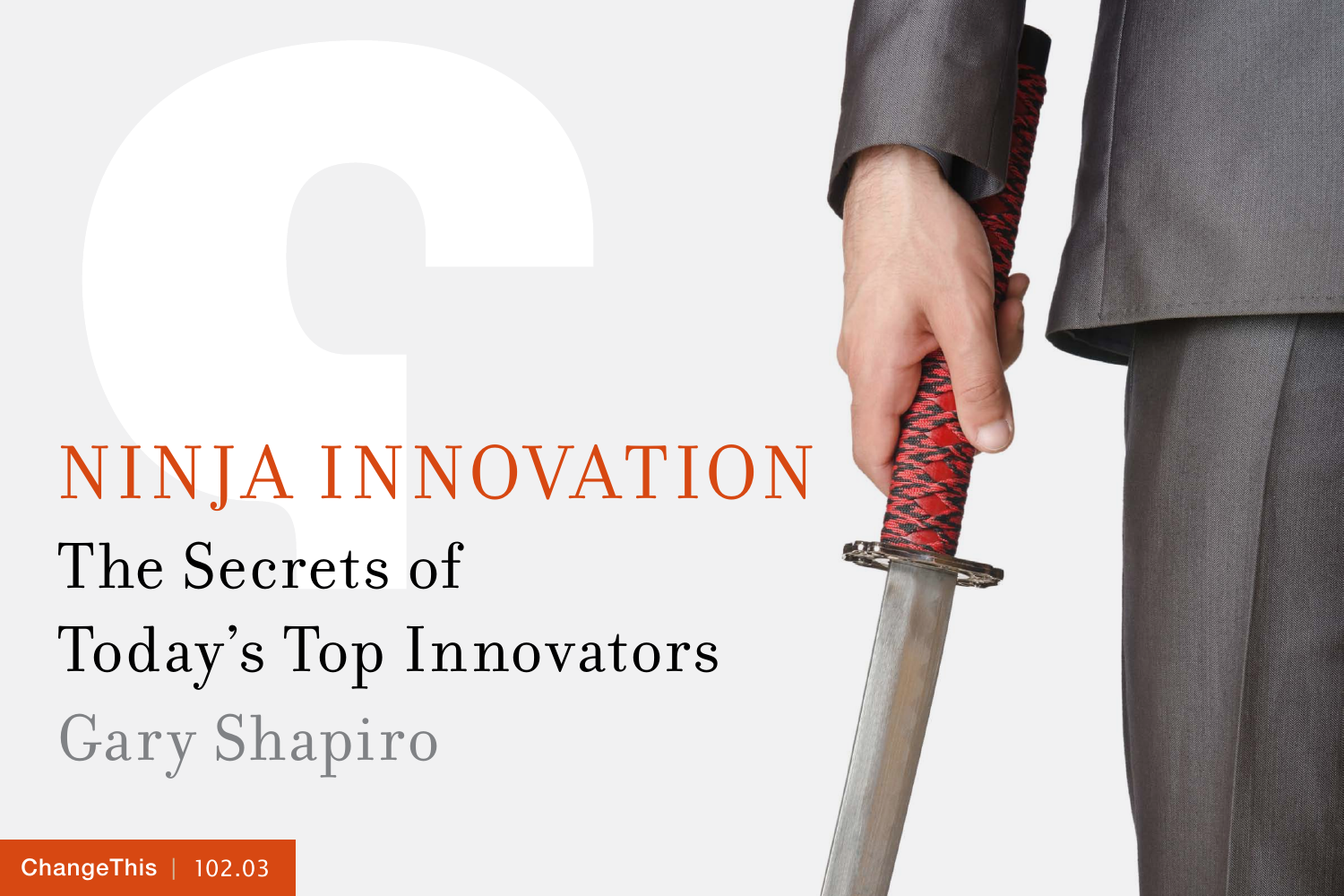### Sometimes our national attention is too focused on Washington issues. Every problem, question, concern and feeling gets funneled through a political lens that distorts what's really happening across our great nation.

Take the economy for instance. Everyone talks about the economy in terms of macro-economic metrics: employment rate, GDP growth and financial markets. Once these metrics flow into the Washington crucible, they come out as policy prescriptions: lower taxes, higher taxes, reduced spending, increased spending, debt, deficits and unemployment insurance. And so the fight ensues.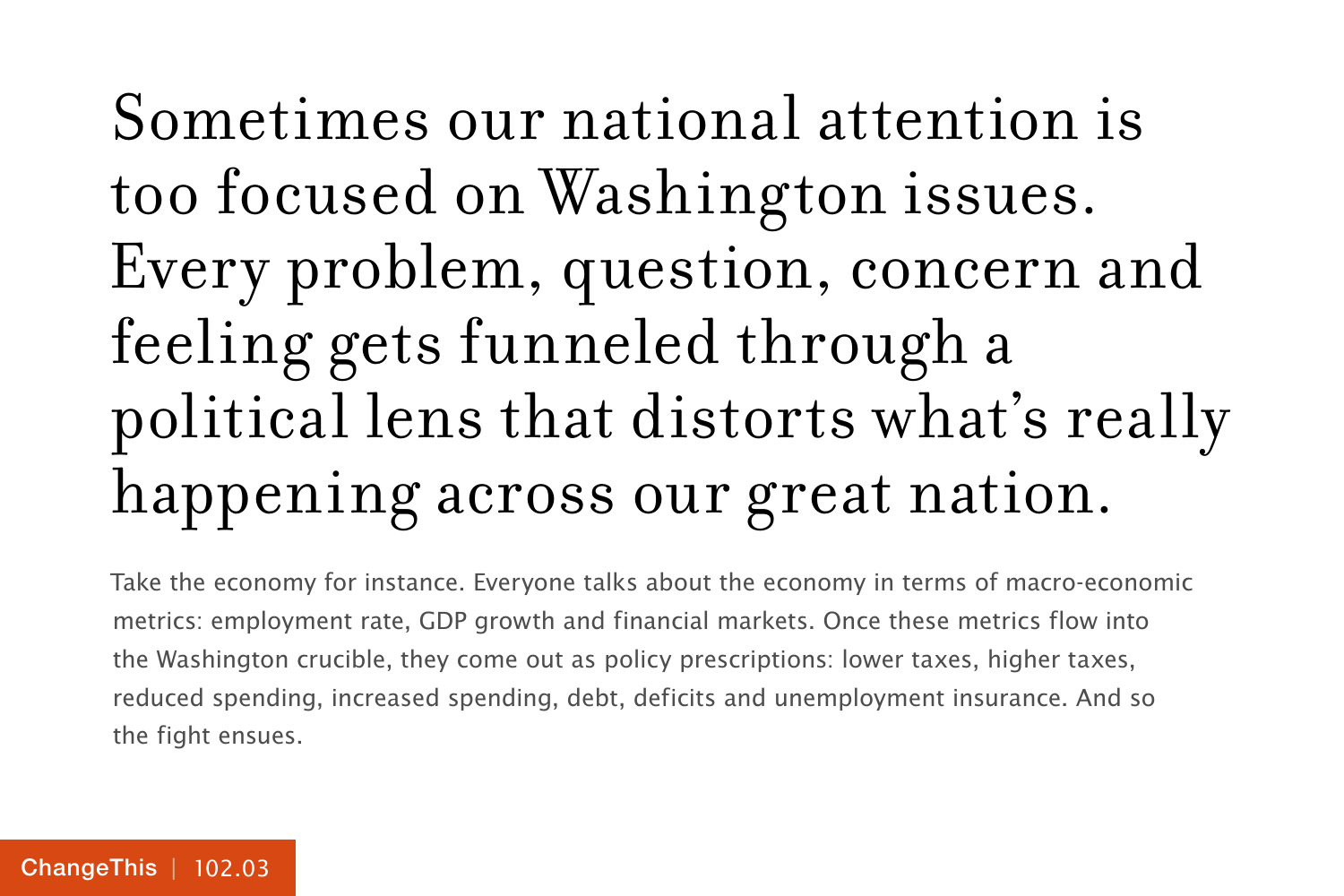The aspiring CEO, busy building a business from the ground up, has an interest in these as well. But whether corporate taxes are low or high; whether government cuts billions here or adds billions there; whether the unemployment rate is a point below the national average or several points above—these things don't determine individual business success.

They might determine overall economic success—no small matter—yet an ideal economic environment doesn't mean all businesses will succeed and vice versa. In other words, they won't determine whether our young CEO, toiling away at an idea, achieves his or her dreams. Some of our most successful businesses arose during tough economic times, while many others foundered during otherwise wonderful economic times.

This is not to suggest that macro-economic conditions and Washington policies don't matter. They do, and I wrote a book about these very issues a couple years ago titled The Comeback: How Innovation Will Restore the American Dream. But we can't go snooping around the halls of Congress or the West Wing of the White House to determine what allowed Apple to succeed or Atari to fail. We don't read the Federal Register to understand how IBM has withstood competition, disruptive technologies and terrible economic times to remain, decade after decade, one of the world's most innovative companies.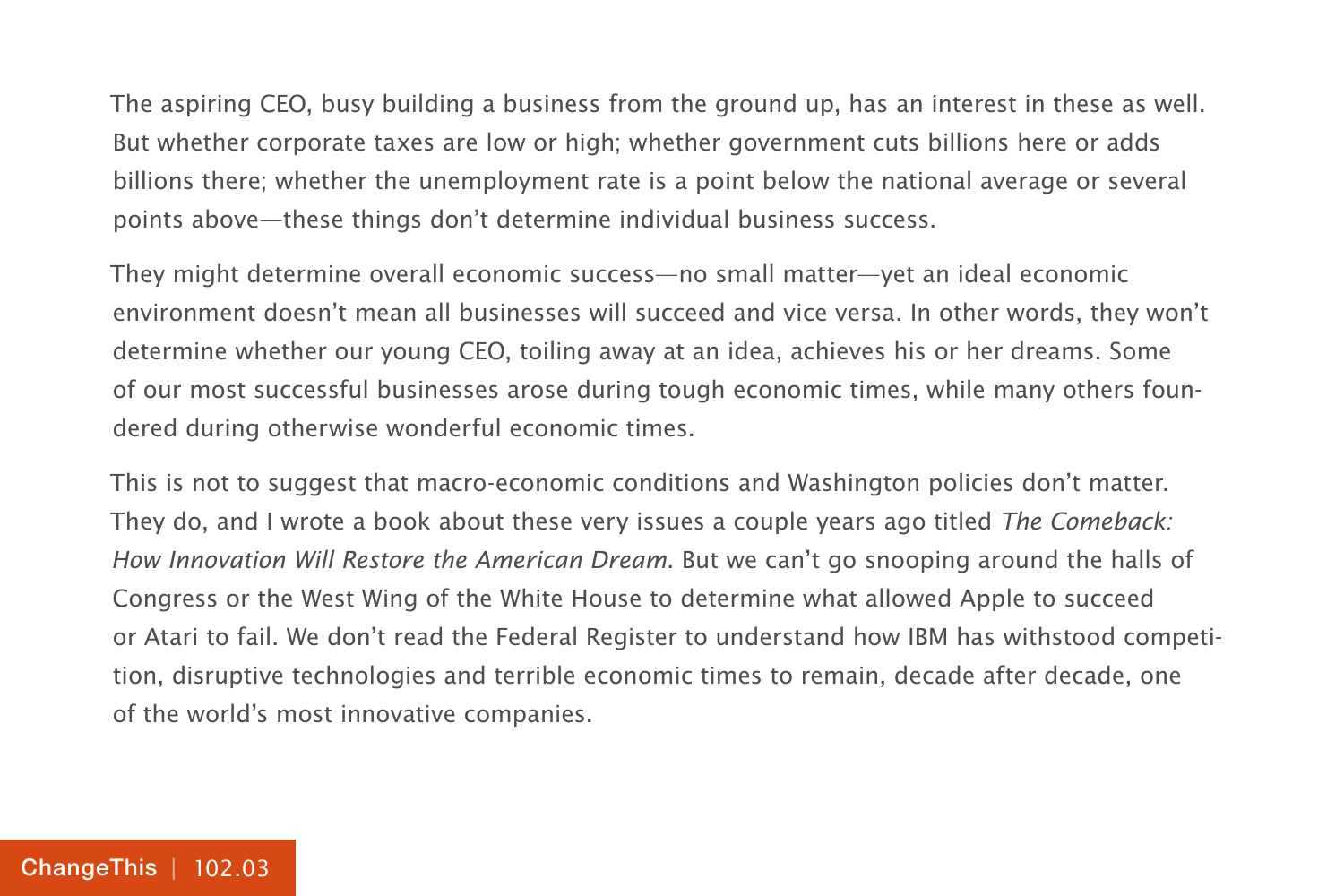So what is it? What separates business success from failure? What leads two companies, each with brilliant ideas or products, to take wildly diverging paths?

It was in analyzing these questions that the thought struck me to look in the mirror: How have I achieved success? More to the point, how has my organization, the Consumer Electronics Association (CEA)®, achieved its goals and built its flagship enterprise, the International CES®? When I began to look at the question this way, my old tae kwon do training came back to me. Several years ago I earned my black belt, which required much more than physical exertion. It required discipline, passion, adaptability and determination. Not a bad set of characteristics for a successful person or enterprise, right?

Of course, there's one element to success that stands above the others: innovation. To be successful, one has to move beyond what has come before. One must take the lessons learned through study, experience and failure, and apply them in ways that change the game, so to speak. After all, your competitor opponent won't do what you expect them to do. The only way to defeat them is if you in turn do something they do not expect. You must innovate.

It was while trying to isolate this set of characteristics into a single idea that CEA and I coined the term ninja innovation. After thirty years in the consumer electronics industry, I have seen my fair share of successes and failures. Applying our idea to the successes, we decided they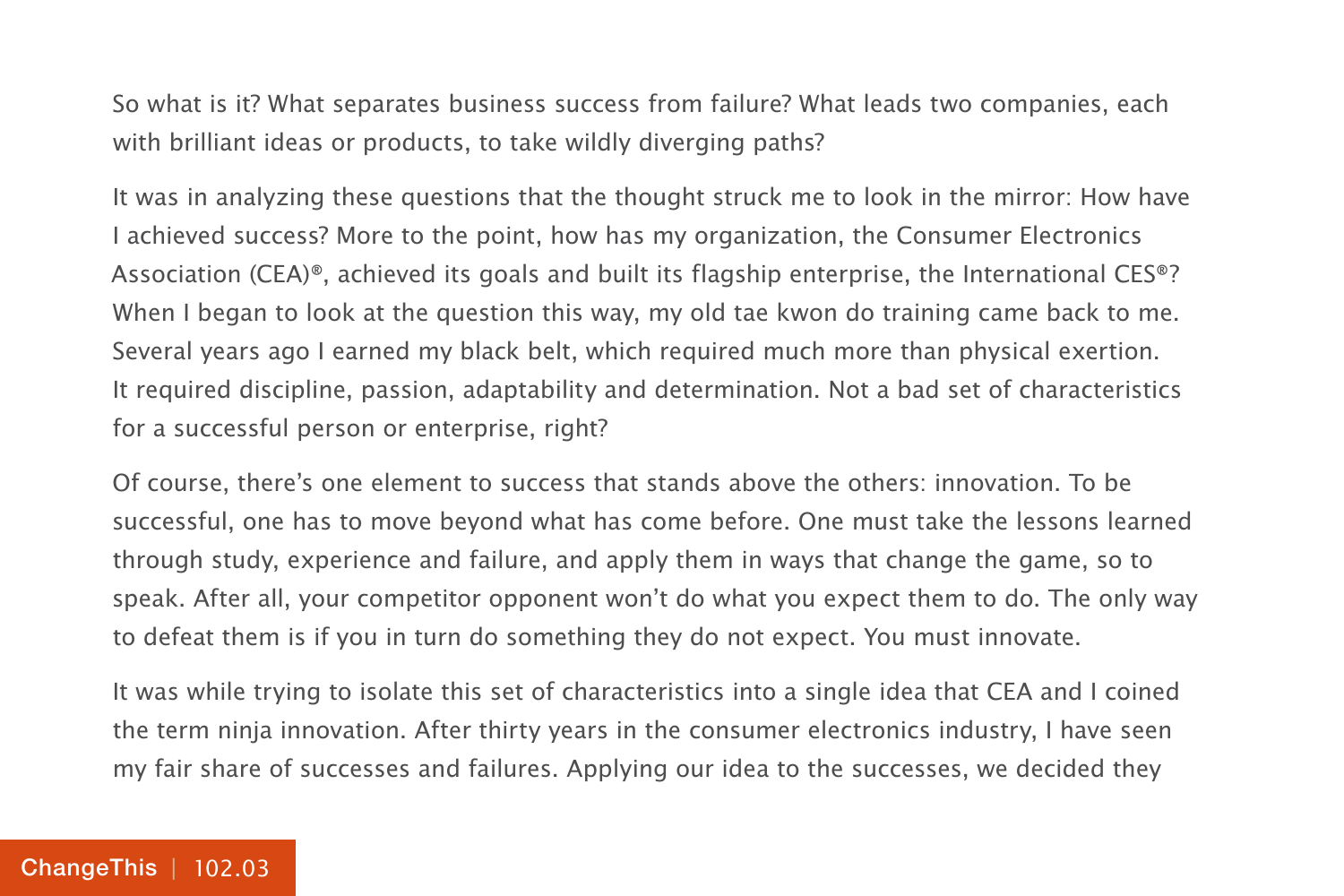exhibited characteristics of the feudal Japanese stealth warrior known as the ninja. They are all ninja innovators because they achieve their mission through a set of similar tactics; they all adhere to a code of business ethics; and they are all single-mindedly focused on winning as the only option. They are true business warriors, and here are some of their secrets:

*Successful enterprises are driven to win because their*  66<br>|ult *ultimate goal—their strategy—is always the same: victory.*

#### 1 } YOUR GOAL IS VICTORY

The goal of the feudal Japanese ninja was to defeat the enemy and complete the job. Likewise, the goal of an enterprise is to be better than the competition. Successful enterprises are driven to win because their ultimate goal—their strategy—is always the same: victory.

Take one of the most recognizable companies in business history: IBM. Despite a Titanic-like size that might make it difficult to alter course nimbly, IBM has successfully transformed itself from a mainframe company into a PC company into a consulting company into a company that beats chess and Jeopardy! champions. It takes a ninja-like discipline, long-term vision, and technical and marketing skills to be a consistent winner. But more than that, it takes a desire to win.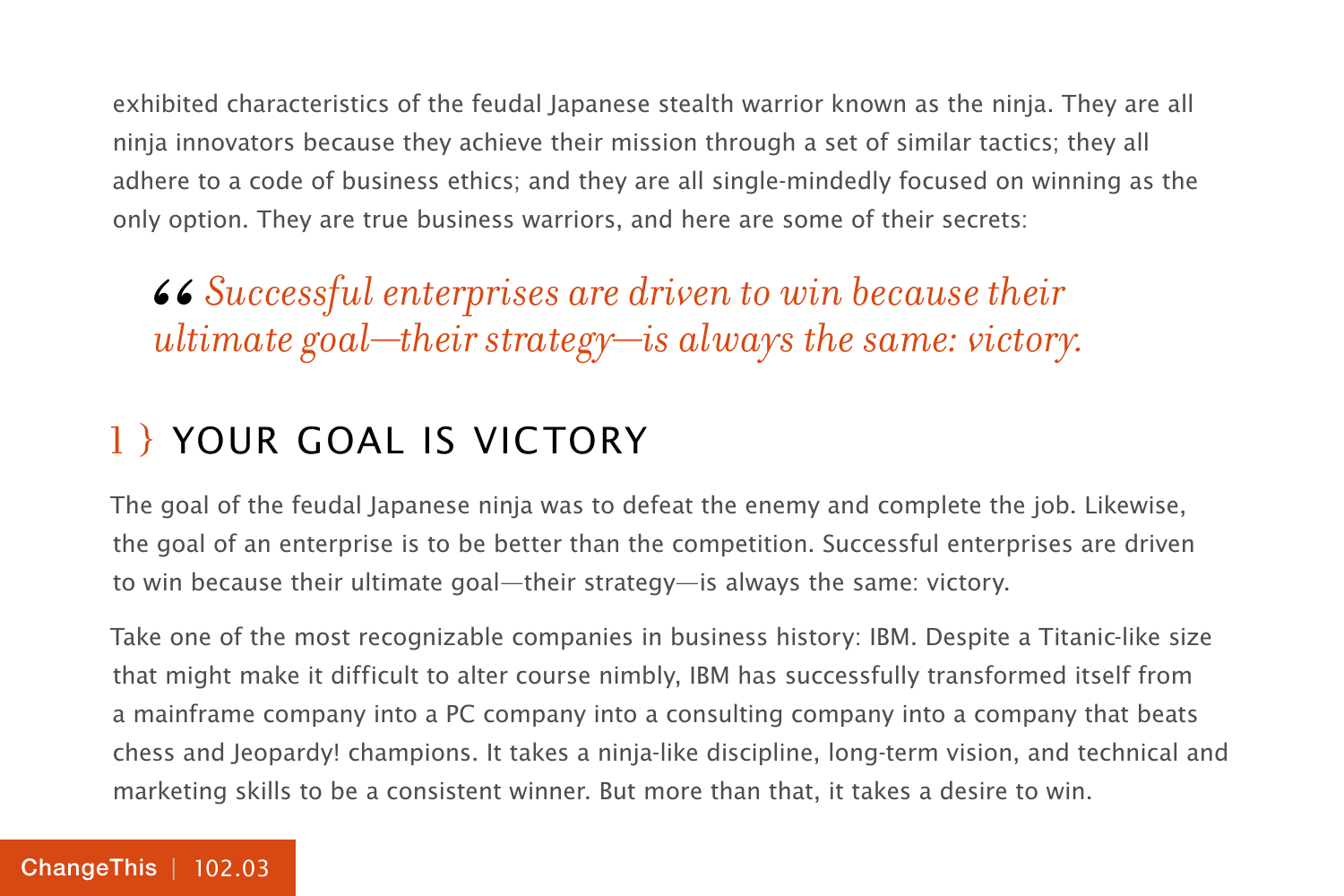IBM has rarely been defeated by its competition, but when it does lose—as with its PC division—it has the discipline to cut its losses and move to a new battlefield. It isn't constricted by a safe and comfortable definition—i.e., At IBM we do only X. This is a major lesson from IBM's experience: Ninja strategies and tactics are appropriate for capturing markets but not necessarily for permanently occupying them.

#### 2 } Build Your Strike Force

The romantic myth of corporate success, especially in consumer electronics, is that all successful companies were once one- or two-man operations, usually beginning in a garage. In my experience at CEA, nothing could be further from the truth. No company, from the start-up to the multinational, can succeed unless the founder, president, or CEO understands the need to acquire the right people for the job. Looking at the ancient ninja today, we think of them as lone warriors, but the historical record indicates that ninjas often operated in teams—like a modern-day Navy SEAL team—to achieve their mission objectives. So it must be for the ninja innovator.

Often the best companies are those where the founding visionary steps away from the process and finds just the right man or woman for the job. A great example of this is eBay. In the mid-1990s, eBay, under the guidance of founder Pierre Omidyar, was a marginally successful Internet auction site. But the company's operations reflected Omidyar's personality—laid back and very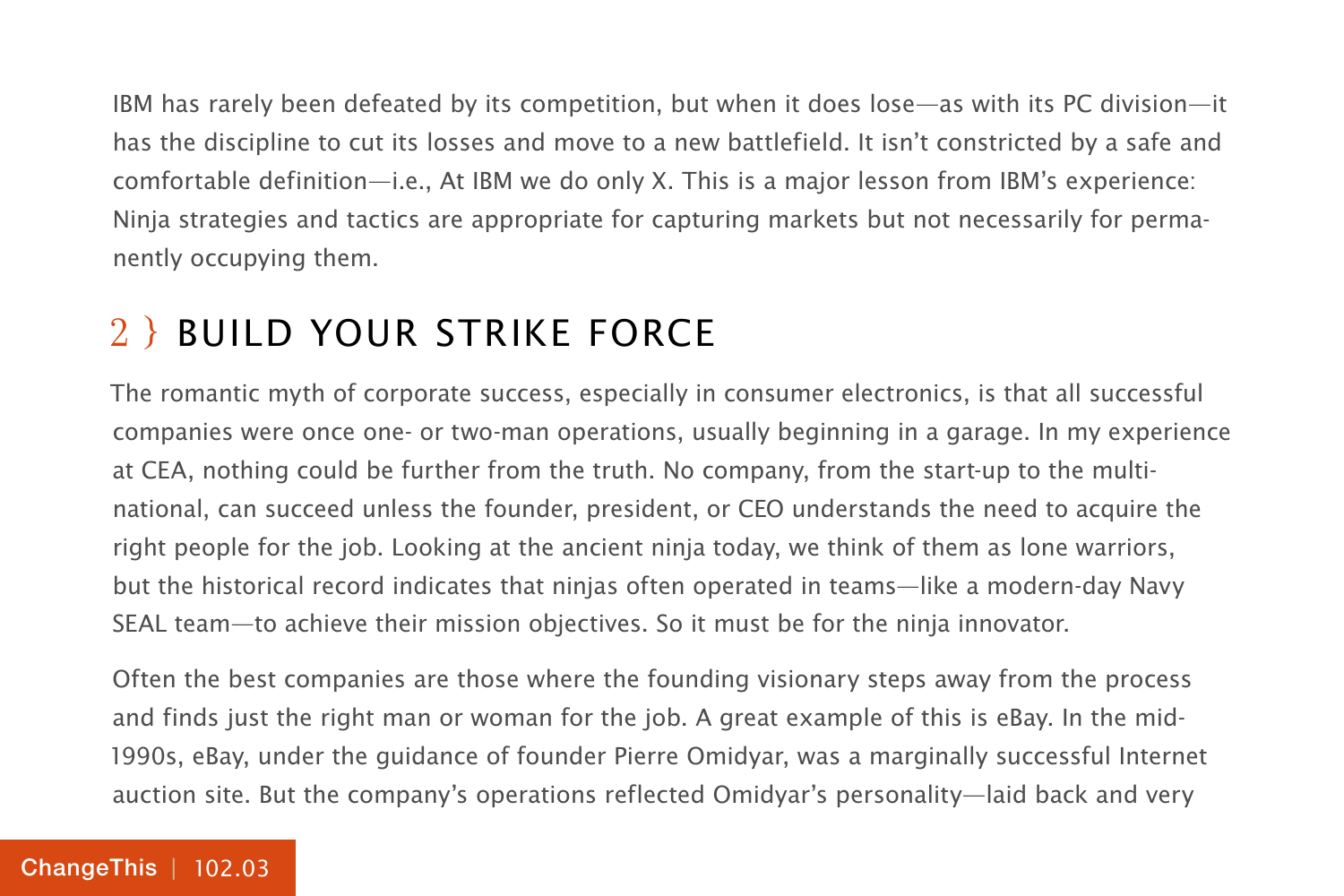uncorporate. This didn't mesh with his long-term vision for the company. So he began searching for the right person to take eBay from a niche site to a mainstream business. He found Meg Whitman, who was everything eBay wasn't: Harvard MBA and seasoned corporate executive. But Whitman turned out to be everything eBay needed. Less than a year after she arrived, eBay went public, and the stock surged to \$47 per share from a market price of \$18. Not only did Whitman make Omidyar a billionaire, she also helped spawn the e-commerce age.

#### 3 } To Win, You Must Take Risks

During their mission, ninjas had to take enormous risks to succeed. To play it safe meant certain failure or death. In business, as in war, risk is unavoidable if you want to succeed. But taking risks does not mean being reckless or random. It means exploring options, assessing likelihoods, and making rational decisions. Indeed, you should avoid needless risk at all cost. But properly understood, risk is part and parcel of innovation and success.

When I think of taking risk, my mind immediately turns to Intel, whose executives I first met at CES in the early 1990s. As a computer chip maker, Intel wasn't exactly the most exciting kid on the block. That domain was held by the Apples and Microsofts of the world. So Intel took an incredible risk with an ingenious marketing strategy: At that CES show the Intel booth was an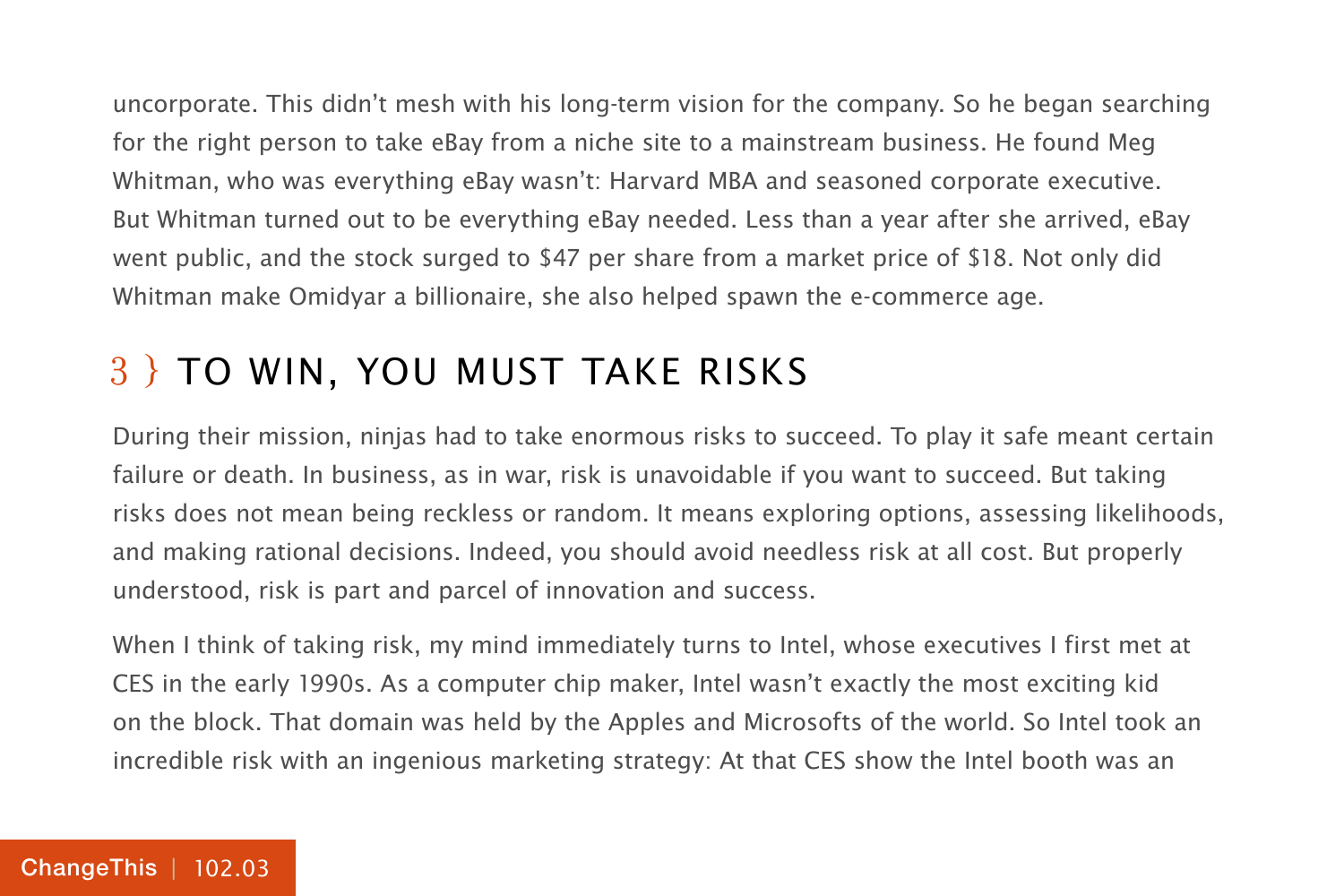immersive consumer experience, which reflected the company's larger goal of building itself into a household brand. The result? "Intel Inside," which swiftly became a label all consumers looked for when purchasing a PC.

To believe that consumers would care about what processor was in their computer was a tremendous risk that, if not handled well, could have wasted millions of marketing dollars. As it is, every PC user today knows Intel and knows whether their PC has "Intel Inside."

#### 4 } Always Prepare for Battle

A ninja innovator must be patient, deliberate, disciplined and—perhaps most of all—fully prepared to meet the enemies that will surely array against him in the field of battle. He must not only know the mettle of his men; but he must also fully understand the lay of the land (marketplace) and the size and quality of the army opposing him (competitors). And he must devise a plan for winning the day (strategy). In other words, preparing for battle is about gathering intelligence—which just happened to be one of the ancient ninja's primary skills. The ninja innovator who's fully prepared for battle knows to delay gratification, exercise patience, listen to others and ask questions. Only then does he or she engage.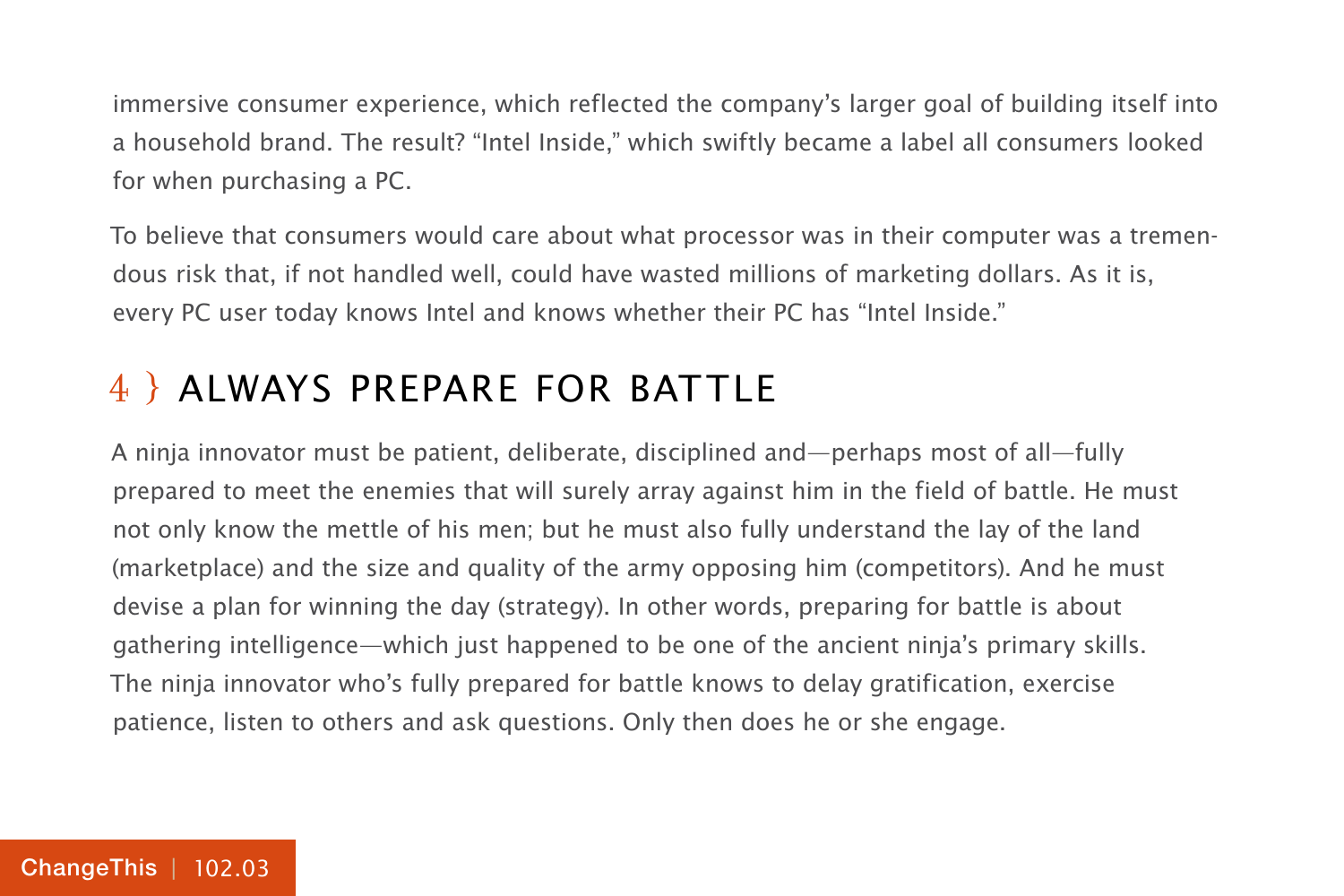This is exactly the lesson Microsoft did not learn when it forced its own tablet PCs to the market in the mid-2000s. When Microsoft began development, the hottest gadget on the market was the Palm PDA, and so it took that technology as a cue for what consumers wanted in a tablet PC—a businessperson's organizer. Each of the various tablets Microsoft tried were essentially glorified PDAs with recognition software and day-organizing programs. None caught on, and in 2010 Microsoft scrapped its last tablet model. Meanwhile, Apple introduced the iPad and sold three million units on the first day. Why? Because while Microsoft was busy building larger PDAs, Apple was building larger iPhones, which is what consumers really wanted. The rest is history.

The ninja lesson is simple: Forcing a product on the market is never a good idea. A ninja must understand the lay of the land completely if he hopes to achieve success.

*A ninja innovator must be patient, deliberate, disciplined and—perhaps most of all—fully prepared to meet the enemies that will surely array against him in the field of battle.* 66<br>an<br>the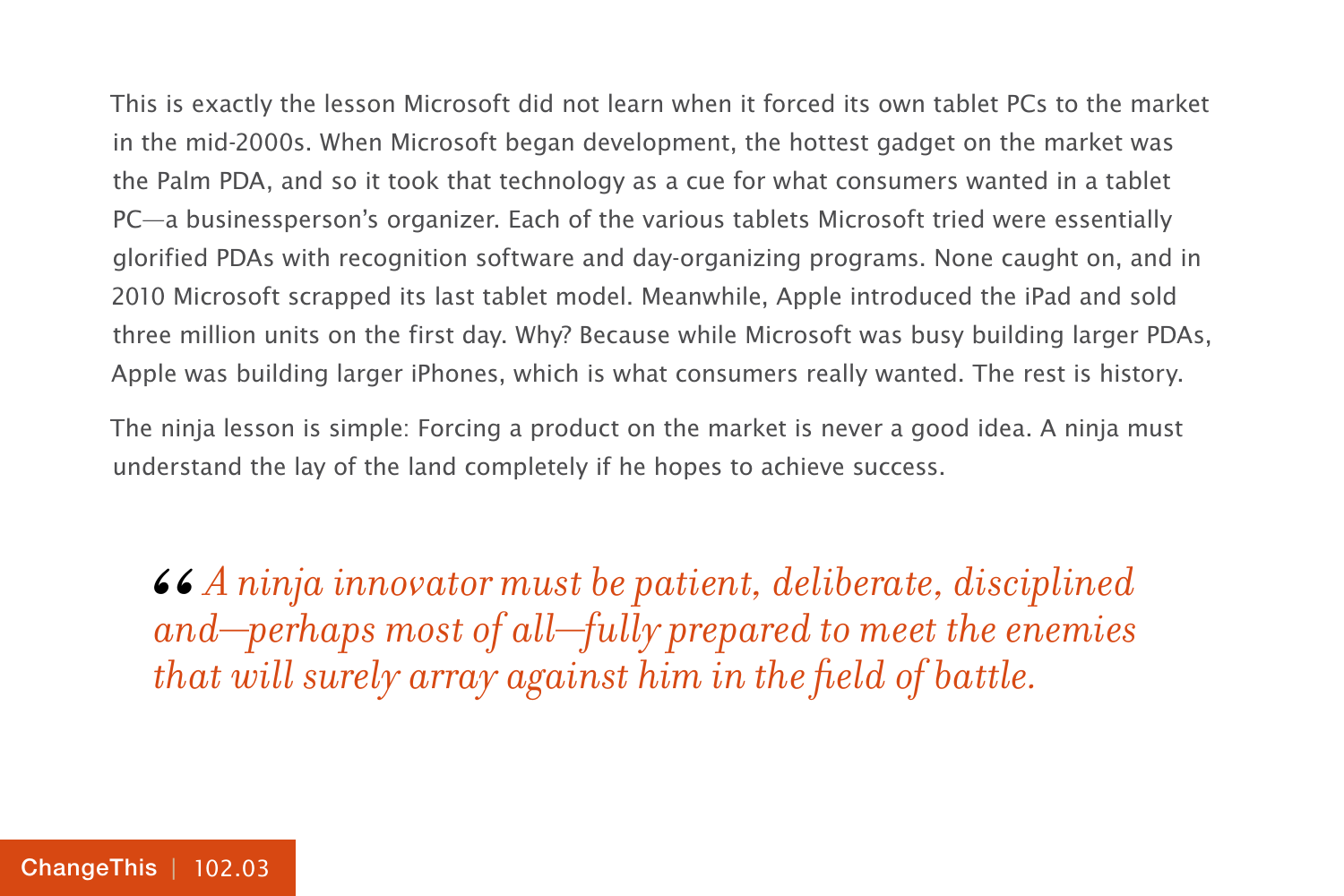#### 5 } Study the Art of War

Ninjas embrace the military adage that no strategy survives the very first contact with the enemy. Even the best business strategies cannot fully anticipate what the competition will do, how rapidly they will do it, and how effective they will be. For your team to win after its first contact with the competition, it must be talented and nimble: talented enough to recognize quickly what parts of your strategy are working well, working poorly, or not working at all; and nimble enough to adjust effectively. The more thoroughly you can think through strategic contingencies, the more quickly you can adjust with a response that the competition doesn't expect or can't defeat.

And speaking of iPads, one competitor that is doing better than most is Amazon's Kindle Fire. I'm not surprised. Amazon CEO Jeff Bezos is one of those rare, wildly successful entrepreneurs who actually did start his company in a garage. Moreover, Bezos has a knack for understanding that the art of war is about getting the basics right. Amazon is one of the companies that focus on knowing the customers they have and the new ones they want to gain. It's what has allowed Amazon to grow from a bookseller into a mega-retailer. Amazon's various business divisions might seem like the end-result of a highly sophisticated strategy. But really, what Amazon does consistently and extremely well—is serve the customer. It's startling how few companies remem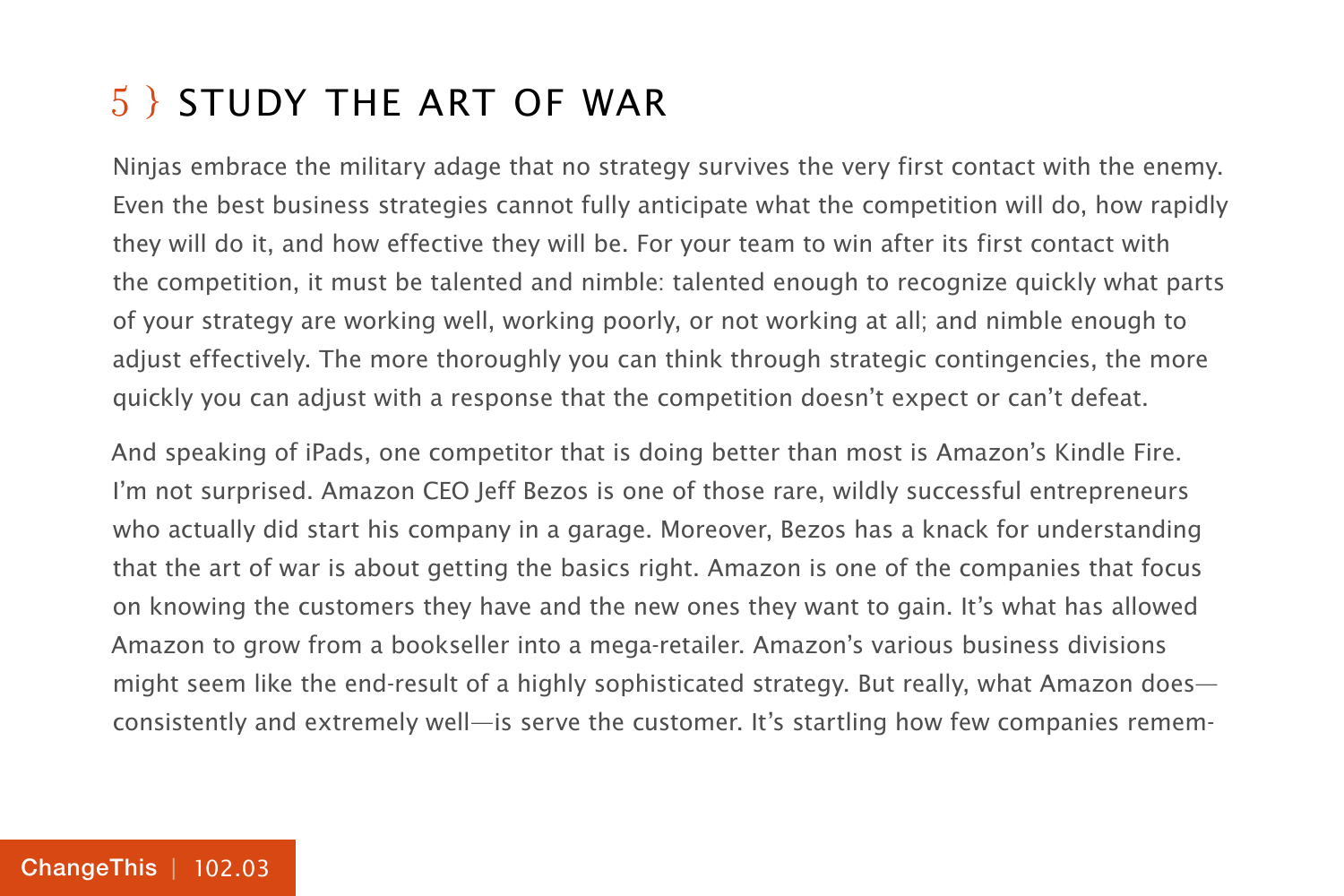ber this very basic strategy. When your complex strategy meets the enemy, it'll come down to whether you got the fundamentals right.

#### 6 } Follow the Ninja Code

The ninja occupied a unique moral territory: He was expected to break all rules of conventional warfare to achieve his objective but also he was expected to follow a professional code of conduct. Naturally, today's ninja innovator should occupy the same ground—with some minor exceptions. Breaking the rules does not mean breaking the law, nor does it mean today's ninja should act like a mercenary, indifferent to matters of right and wrong.

To be an effective ninja innovator one must first establish a culture of honesty within one's team. A leader cannot tell his team that the mission before them will be easy if in reality it won't. Even if bad news has to be delivered, a leader's honesty is almost always rewarded with increased loyalty and improved performance. If a leader is honest with his team, the team is more likely to be honest with its leader. I can recall countless examples of companies or products that failed because no one was willing to speak up against a bad idea. If your enterprise is hostile to differing opinions, it's likely because the one at the top just doesn't want to hear them.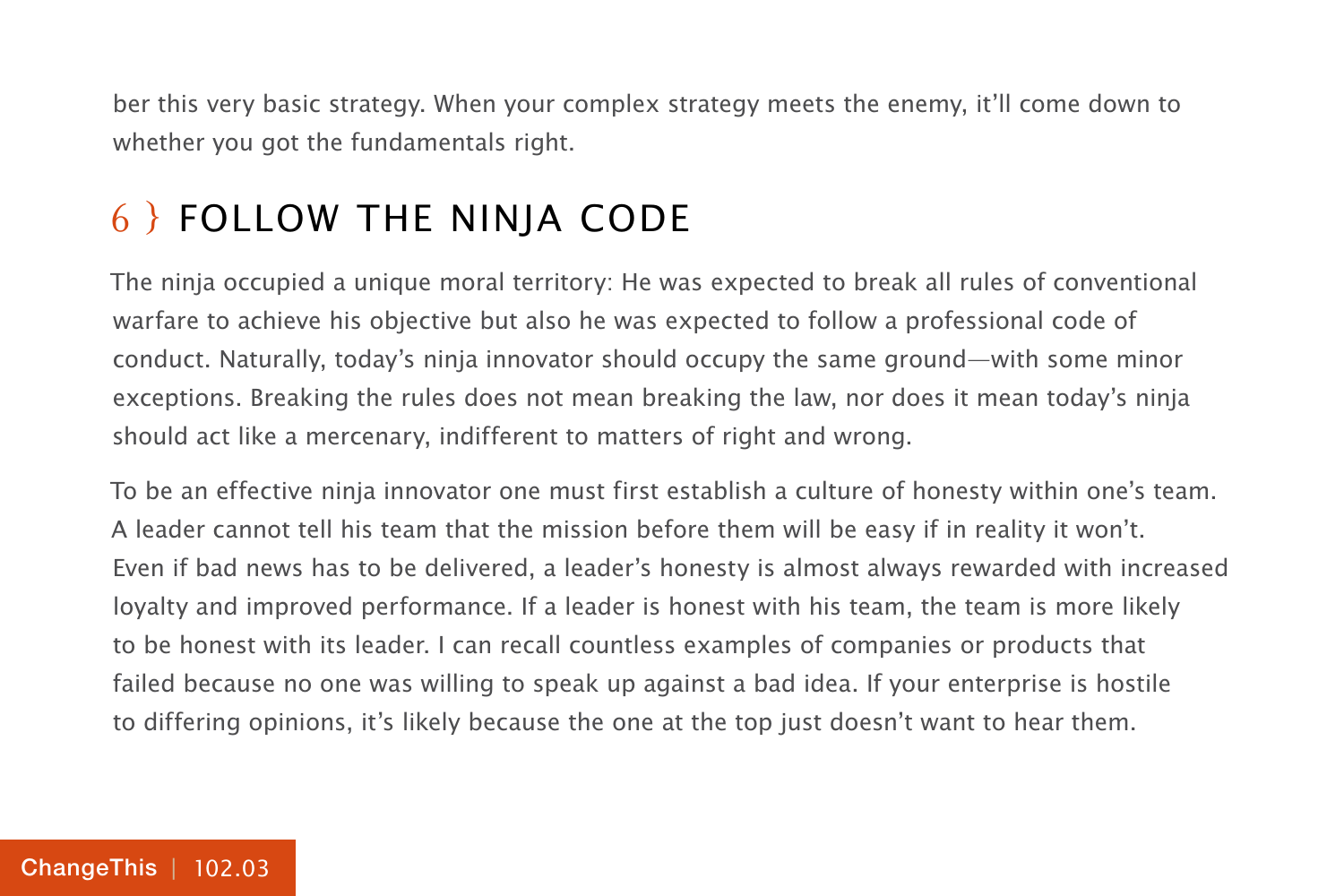#### 7 } Ninjas Break the Rules

A start-up has to break the rules if it wants to succeed. But what about a large corporation? The fact of the matter is that big companies frequently exhibit slavish adherence to tradition, preventing modernization. A company built around a single concept throws up all kinds of hurdles to and prejudices against strategies that are not "how we do things." Big companies are also often siloed. Engineers and marketing people in one area of the business will integrate with resources above and below their own, but they may never talk to their counterparts in other divisions.

A quick look at technology history demonstrates how rare it is for a large, successful company to start something entirely new. No big broadcaster started a cable company. No cable company started a satellite dish company. None of these companies created a freestanding Internet service. Even recently successful, innovative companies have failed to grab opportunities. Microsoft did not create Google. Google did not create Facebook. Facebook did not create Twitter. You get the point.

Creating a culture that embraces change is perhaps the most difficult thing a large company can achieve. It's the reason why half the world's corporate-retreat centers would go out of business if business leaders stopped trying to figure out how to break into new areas.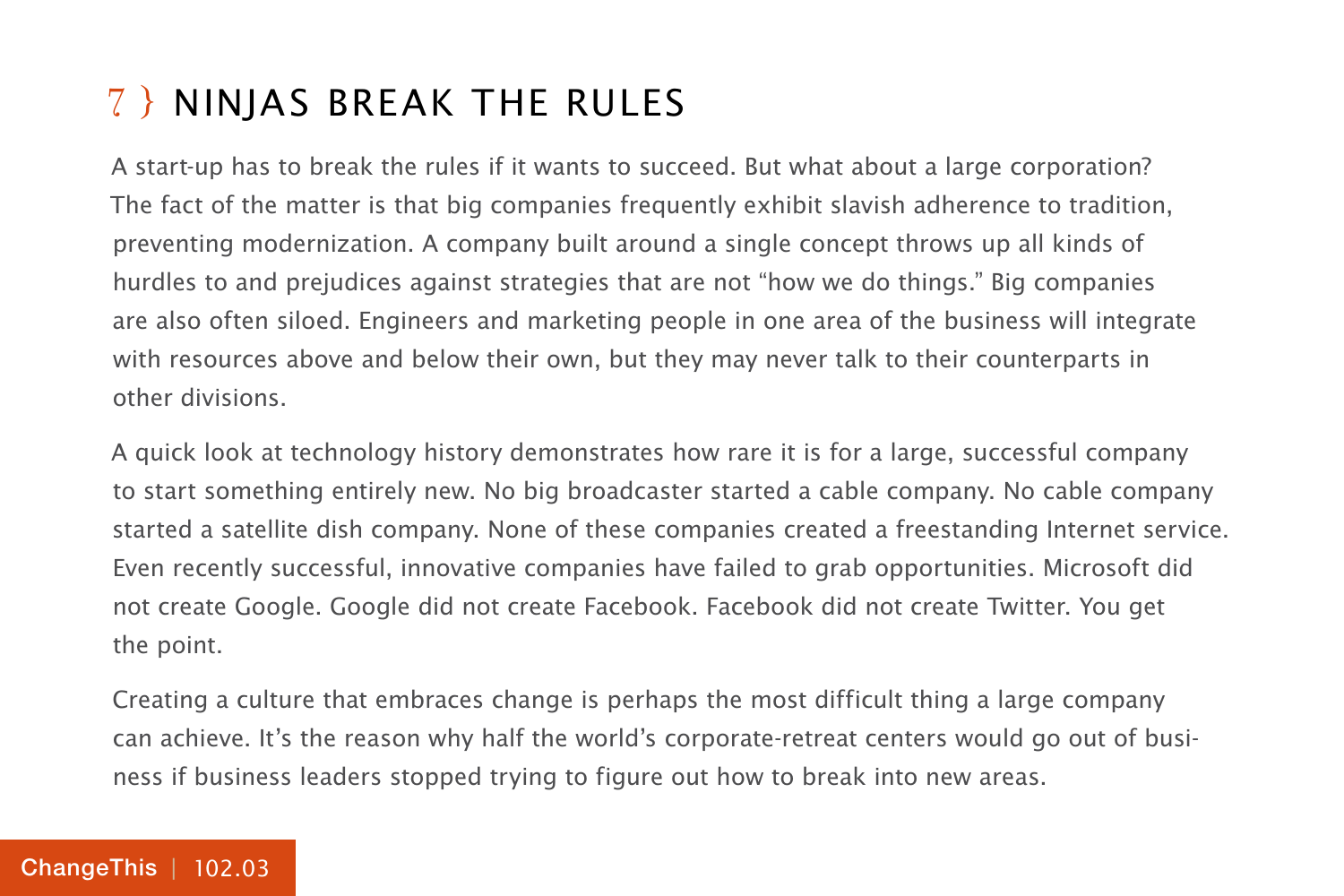Perhaps the greatest contrast to this is a company called Nottingham Spirk in Cleveland. Owner of more than 900 patents, Nottingham Spirk's entire business model is based on constant innovation. Indeed, its motto is "The Business Innovation Firm." Its products line the shelves of your house, but I'd bet you never heard of the company until just now. From Dirt Devils to Swiffers; from toothbrushes to paint cans, Nottingham Spirk exemplifies how ninja innovators constantly break the rules.

*Breaking the rules does not mean breaking the law, nor does it mean today's ninja should act like a mercenary,*  **46** Breaking the rules does not mean brea<br>
nor does it mean today's ninja should act<br>
indifferent to matters of right and wrong.

#### 8 } Innovate or Die

The ninja goes into battle with few weapons and few resources. He cannot rely on greater numbers or superior firepower because the enemy will have him beat in spades on both counts. But the ninja was not without advantages, like superior training in one-on-one fighting; the ability to escape hopeless situations; and, as a master of his surroundings, a superior level of resource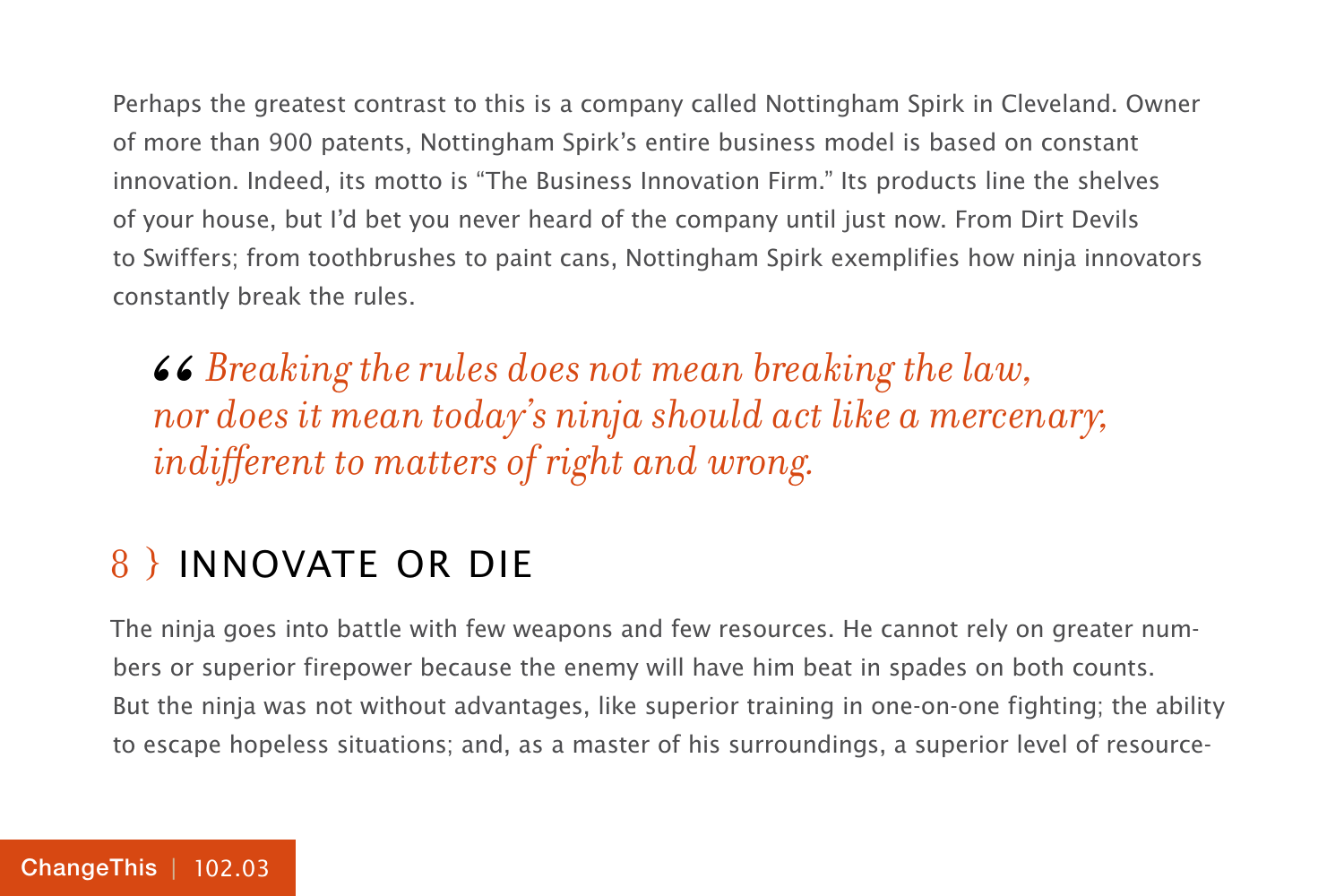fulness that allowed him to do the unexpected. The ninja might make mistakes, but he would not be defeated by them. The ninja had no choice but to live by the words innovate or die.

There is nothing magical about the companies that succeed not just once, but continuously. They stay on top because they know that if they don't innovate, then they will die. Particularly in consumer electronics, the need to innovate is more necessary than ever. Manufacturers simply cannot be certain that a given platform or device will dominate the industry for longer than a few years. You know the drill. Just when you've finally converted all your VHS tapes to DVD, you'll need to start the process all over again. It can be frustrating for consumers, yet we gobble up the new devices, media, and platforms each and every year.

The companies I've mentioned so far are never idle. IBM doesn't make punchcards anymore (its original product). Amazon doesn't just sell books. Apple is only distantly remembered as a "computer" company.

In some cases, the companies themselves drove the innovation. In others, they followed where the technology led them. Sometimes there are dead ends. Other times, there's the Internet.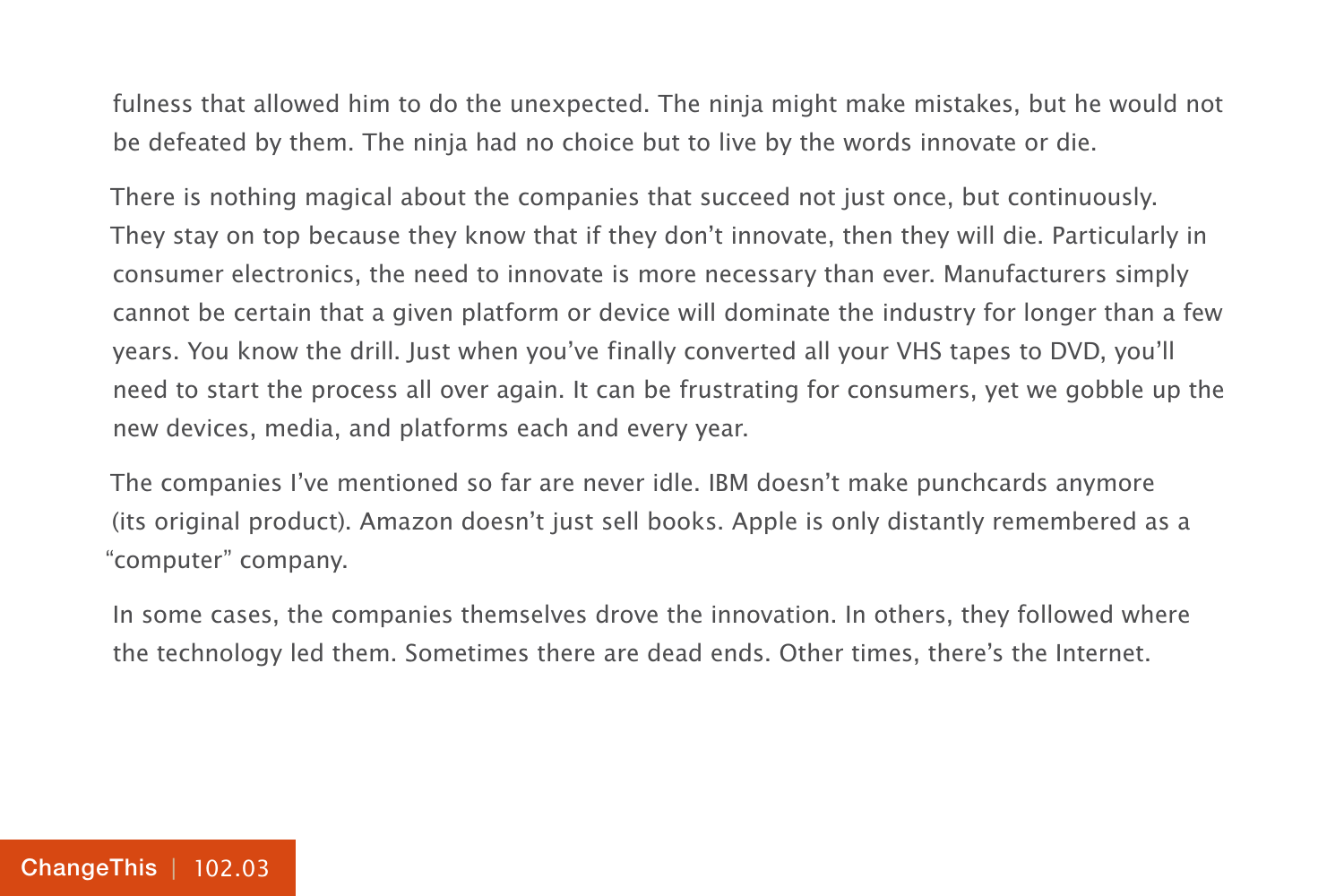#### 9 } Building an Army of Ninjas

With some noticeable exceptions, the most innovative companies today aren't purveyors of the next static machine. They're the facilitators of instant communication and socialization. Whether it's your tablet PC, your smartphone, or a social network, today's products connect you to the wider world. While the ninja innovator's work is intensely focused and personal, his products have ramifications far beyond the boardroom or the balance sheet. Ninja innovators have created technological revolution by empowering consumers with the most basic activity: interaction.

It's a trend that will only continue to expand and take on new life and form. How and where it will go is anyone's guess. All I know is that 20 years from now, our children will look upon our communication tools as we now look on the rotary phone—or even the fax machine! At the center of all this incredibly exciting change is the realization among innovators that the products of the future are those that expand our freedom and increase the intimacy of our socialization. Whether it's interaction with a friend or interaction with a retailer, space is no longer a barrier to our goals.

In the hands of consumers, today's products have helped build an "army of ninjas"—users who have discovered new and inventive ways of capitalizing on technology. After all, who would have thought that Twitter could be used to start democratic revolutions in repressive countries? It's this social element of today's world that will serve as the new horizon for tomorrow's ninja innovators.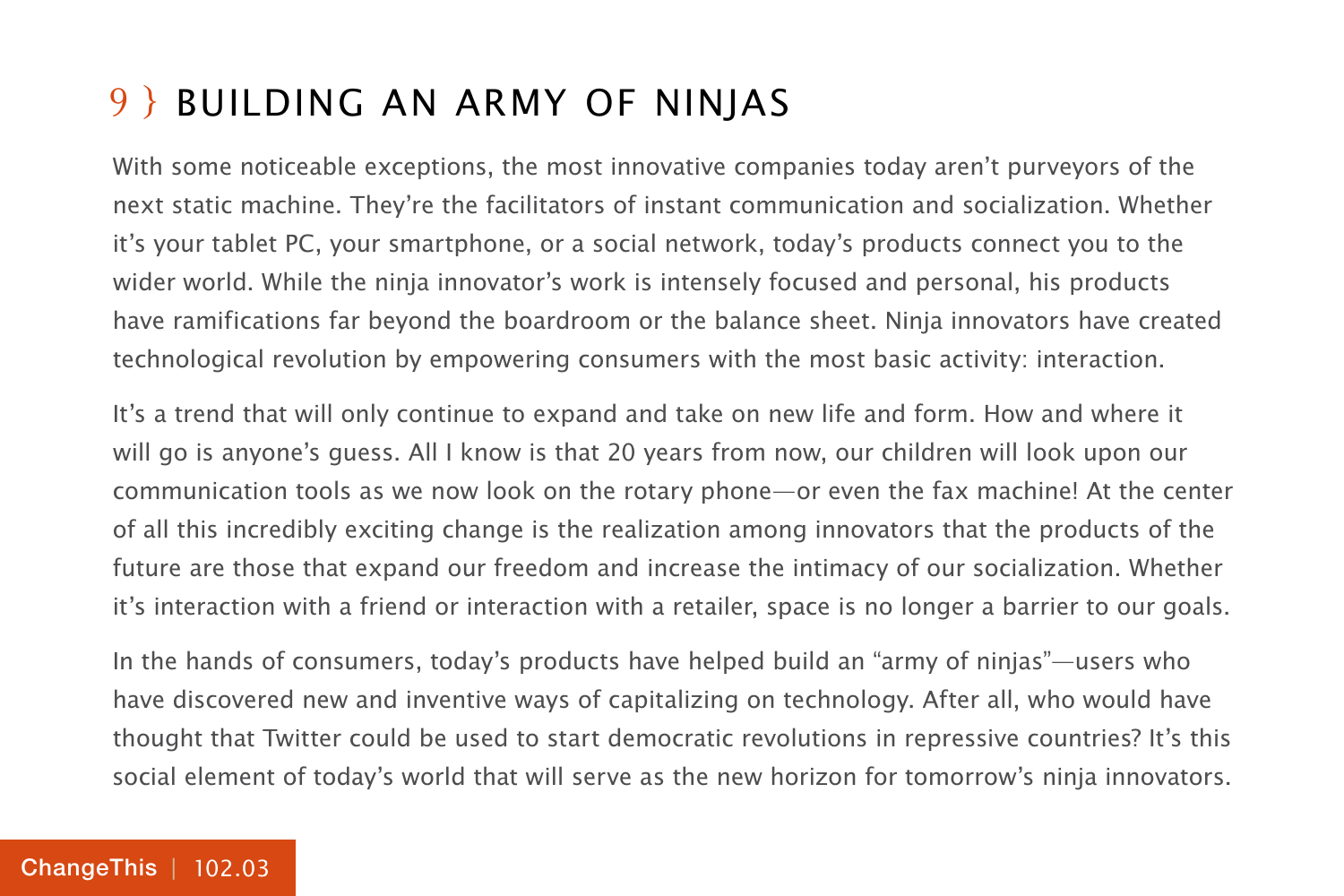#### 10 } To Be a Shadow Warrior

Perhaps the one characteristic of the feudal Japanese ninja that continues to stir the modern imagination is the idea of stealth: his enemies would not know he was there until it was too late. This sounds like a great skill for a ninja innovator to possess as well, although achieving it is not only exceedingly difficult, it is also not always wise. For example, technology development itself, the basic application of science to solve problems, tends to thrive in environments that are open to contrary opinions, which are difficult to generate solely within a single firm. A personal example is my involvement with the development of high-definition television in the United States. Companies all over the country worked with each other and the U.S. government to help devise the best possible HDTV format that has since become the world's standard. It didn't happen with one company; indeed, it couldn't have happened with one company.

Rather, to be a true shadow warrior, to have the ability to surprise your enemies with something entirely unexpected, is best understood in the context of strategy, not products. Apple didn't necessarily "surprise" Microsoft with the iPad; it simply created a better product. Amazon didn't appear suddenly as the behemoth it has become to scare the wits out of Barnes & Noble and Borders; it simply took advantage of an untried medium, the Internet. The ability to recognize opportunities and then develop an effective, long-term strategy that takes advantage of all the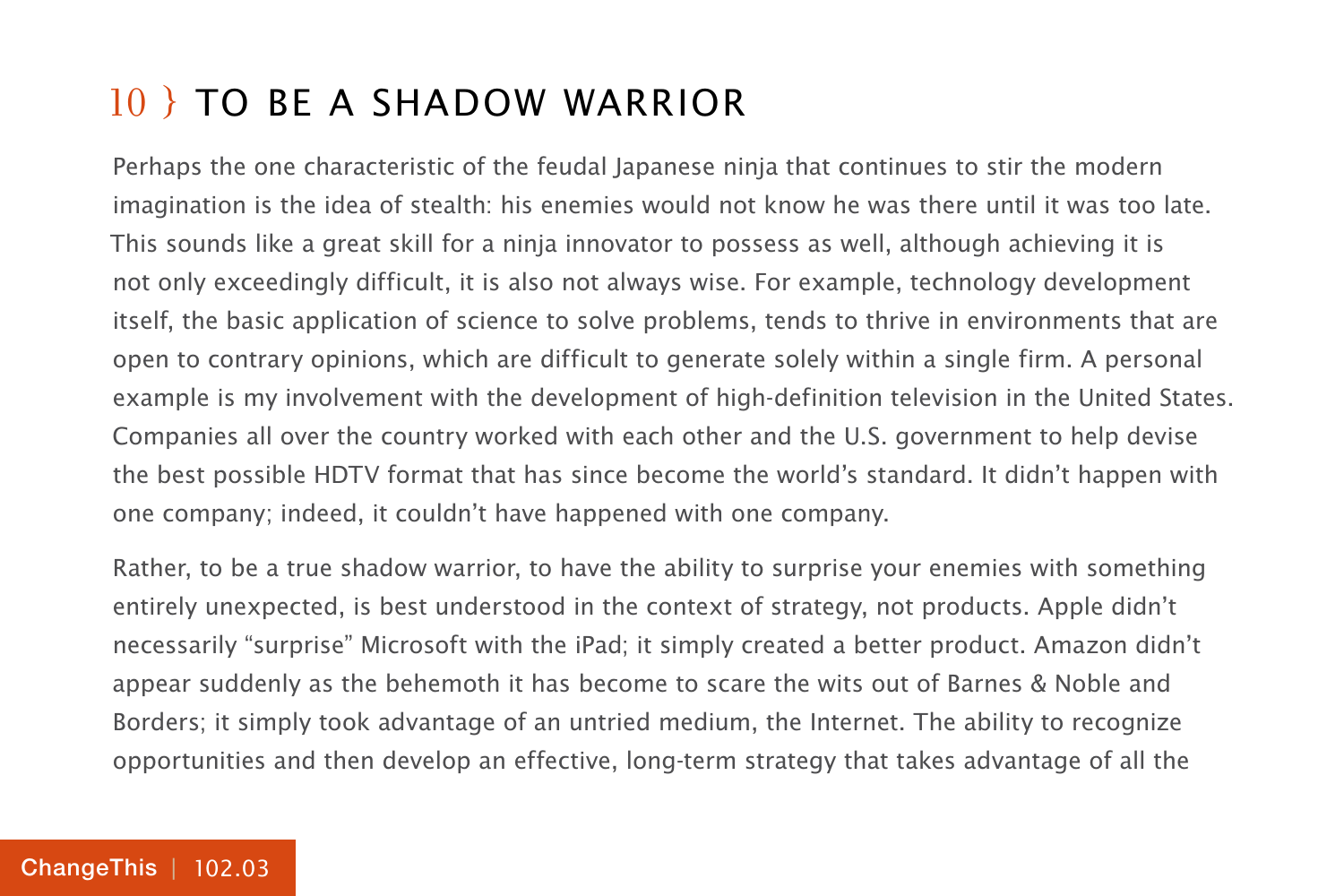ninja innovator's skills is the true mark of the shadow warrior. Your competitor might see you coming a mile away; but he won't know how dangerous you are until you've already passed him by. That's what it means to be a ninja innovator.

#### Conclusion

Although I labeled the aforementioned lessons "secrets," they really aren't all that secretive. Ninja innovation—the combining of the ninja warrior with today's business leader—is simply one way to look at how to build a successful enterprise. To be sure, it is a fun, effective way to look at it. After all, who doesn't want to be a ninja? But the skills, strategies and tactics that define ninja innovation aren't the exclusive domain of successful businesses. As I mentioned previously, the original idea came to me when I looked back on my own success—and I've never started a company, much less engineered a revolutionary product. The truth is, anyone can be a ninja. To be a ninja is a way of looking at and approaching the world. It is a philosophy of doing your best. A way of solving problems. And a commitment to making yourself and your enterprise better.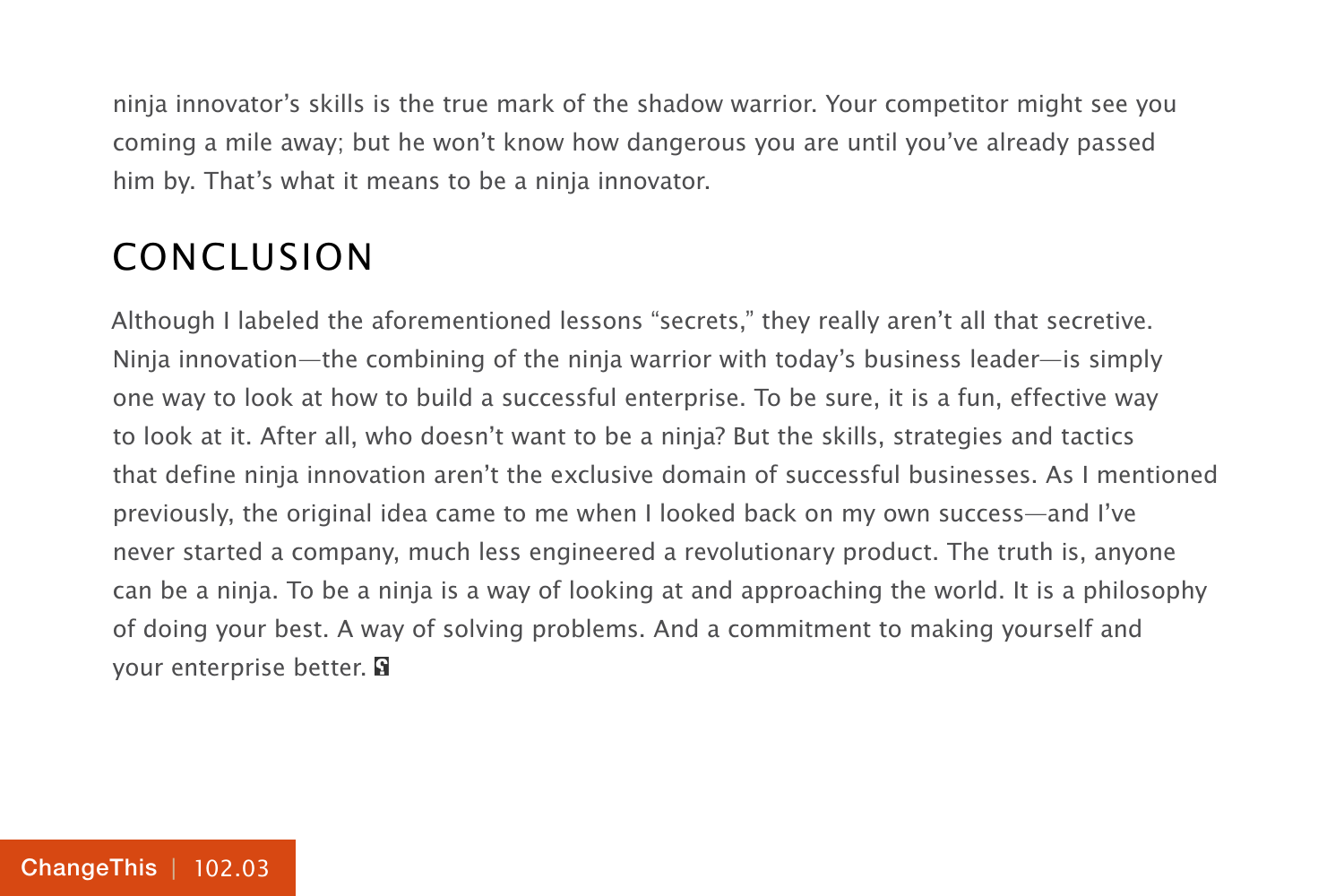### Info



**BUY THE BOOK** | Get more details or buy a copy of Ninia Innovation.

**ABOUT THE AUTHOR** | Gary Shapiro is the president and CEO of the Consumer Electronics Association (CEA®), the U.S. trade association that represents more than two thousand consumer electronics companies, and owns and produces the annual International CES, the most important innovation-oriented trade show in the world. As head of the CEA® for more than three decades, he has effectively ushered the consumer electronics industry through major periods of technological upheaval and transformation.

→ **SEND THIS** | [Pass along a copy](http://www.changethis.com/102.03.NinjaInnovation/email) of this manifesto to others.

**→ SUBSCRIBE** | Sign up fo[r e-news](http://changethis.com/page/show/e_mail_newsletter) to learn when our latest manifestos are available.

This document was created on February 13, 2013 and is based on the best information available at that time. The copyright of this work belongs to the author, who is solely responsible for the content. This work is licensed under the Creative Commons Attribution-NonCommercial-NoDerivs License. To view a copy of this license, visit [Creative Commons](http://creativecommons.org/licenses/by-nc-nd/2.0/) or send a letter to Creative Commons, 559 Nathan Abbott Way, Stanford, California 94305, USA. Cover image from [Veer.](http://www.veer.com/) You are given the unlimited right to print this manifesto and to distribute it electronically (via email, your website, or any other means). You can print out pages and put them in your favorite coffee shop's windows or your doctor's waiting room. You can transcribe the author's words onto the sidewalk, or you can hand out copies to everyone you meet. You may not alter this manifesto in any way, though, and you may not charge for it.